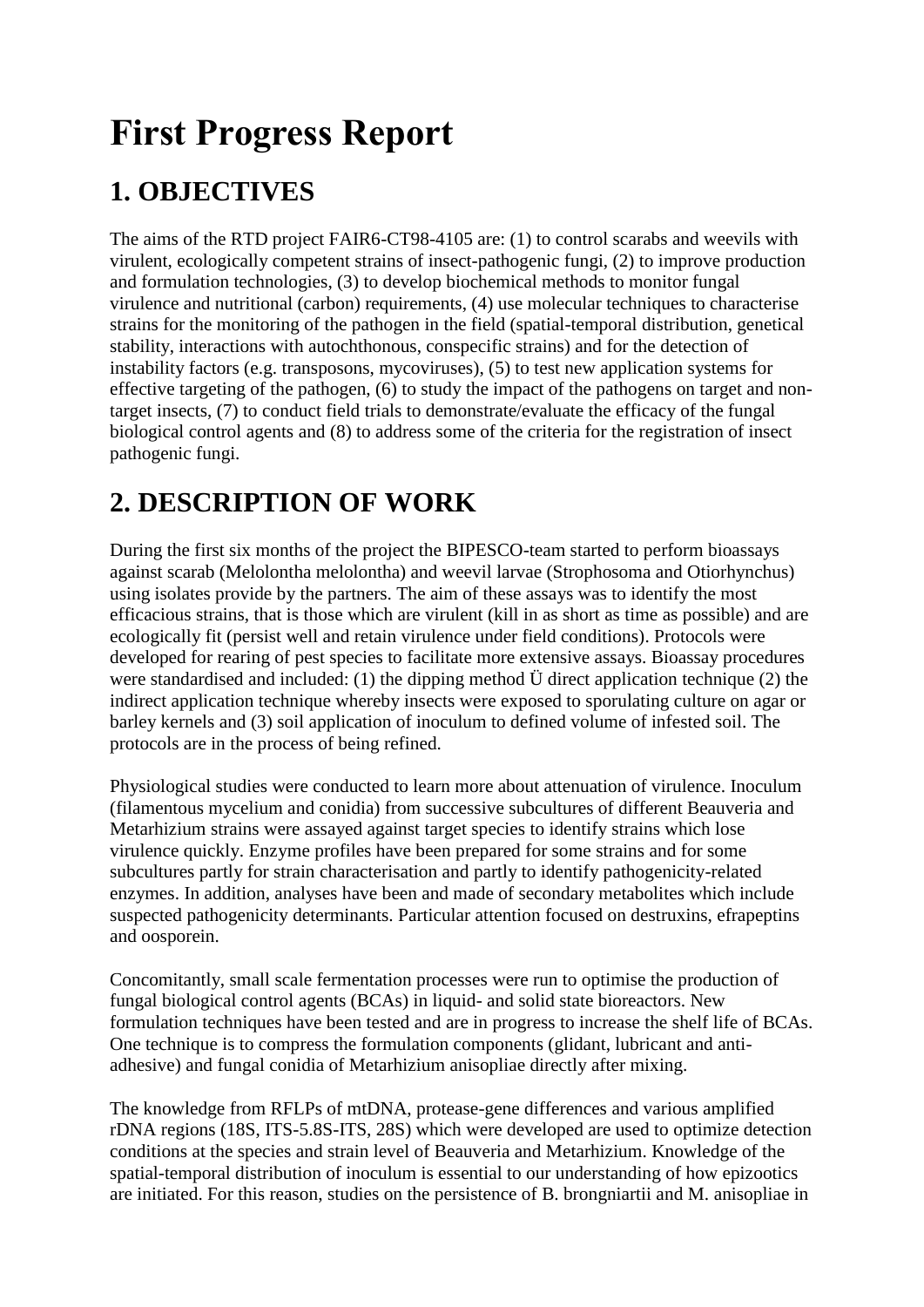the soil are carried out at sites where these pathogens have already been used for scarab and weevil control for many years. In spring soil samples were taken from treated and untreated (control) plots to monitor the population dynamics of the pathogens and to provide information on the persistence of the pathogen by quantifying the degradation (shelf life) and recovery of the pathogen.

#### **State of Progress**

Quantal mortality data and time-response studies helped distinguish between insects killed by the BCA from those killed due to other reasons. The efficacy of Beauveria brongniartii isolates against Melolontha melolontha larvae were established. LC50 studies showed that mortality was dose-related for M. :anisopliae and B. brongniartii irrespective of the method of inoculation. However, the latter result was obtained for treated soils using the "Galleria baitî method. This method will reveal more about the effect of environmental (edaphic, biotic, climatic) factors on the ecological fitness of virulent strains and frequency of application. Subculturing did affect the phenotype and virulence of Beauveria brongniartii and Metarhizium anisopliae. Attenuation of virulence was manifest in two different ways; (1) a gradual decline in virulence and (2) an initial decline and then a recovery. Most studies to date report a gradual or rapid decline in virulence with recovery only being achieved by passaging through an insect. Bioassays alone did not reveal the full variation in expression of attenuation but together with microscopy studies a considerable amount was learnt about the attributes of virulent isolates. For example, subtle differences were noted in the adhesion and the germination pattern of M. anisopliae conidia from different subcultures. This affected the overall mortality and LT50 value. This, together with changes in the Pr1 induction response in selective medium suggest that subculturing induces physiological changes in the fungus. Recently developed primers can distinguish between species but specific primers will be designed to check for similarities/differences for all isolates in the BIPESCO collection. Field trials were conducted using different isolates of B. brongniartii against second/third-instar larvae of Melolontha melolontha. First results show, that 77-94% of larvae from northern Italy (Auer, South Tyrol) succumbed to mycosis with an average survival time (AST) of 22.9-40.1 days. Infections in larvae from south-western Switzerland (Bramois, Valais) were 28-72% and the ASTs varied between 34.7-56.4 days. Differences in susceptibility between the two host populations may be explained by the historical ages of the two populations and the presence of B. brongniartii resulting in a coevolution of tolerance between the host and pathogen. The Italian population is occasionally infected by B. brongniartii whereas the Swiss population, has experienced periodic epizootics over a 50 year period. Coevolution between B. brongniartii and M. melolontha from Switzerland may explain the apparent resistance of the host towards this pathogen in laboratory assays.

### **3. ACHIEVEMENTS**

The first milestone, exchange of cultures, has been achieved. The BIPESCO collection consists of a wide range of strains the majority of which were isolated from infected larval stages of scarabs, weevils or from the soil. A large number of bioassays were carried out because of the large number of test insects collected by the partners. Eight strains of both B. brongniartii and M. anisopliae will be selected for ongoing research activities within the next six months. Strains are already distributed to all partners and stored in their culture collections.

## **4. FUTURE ACTIONS**